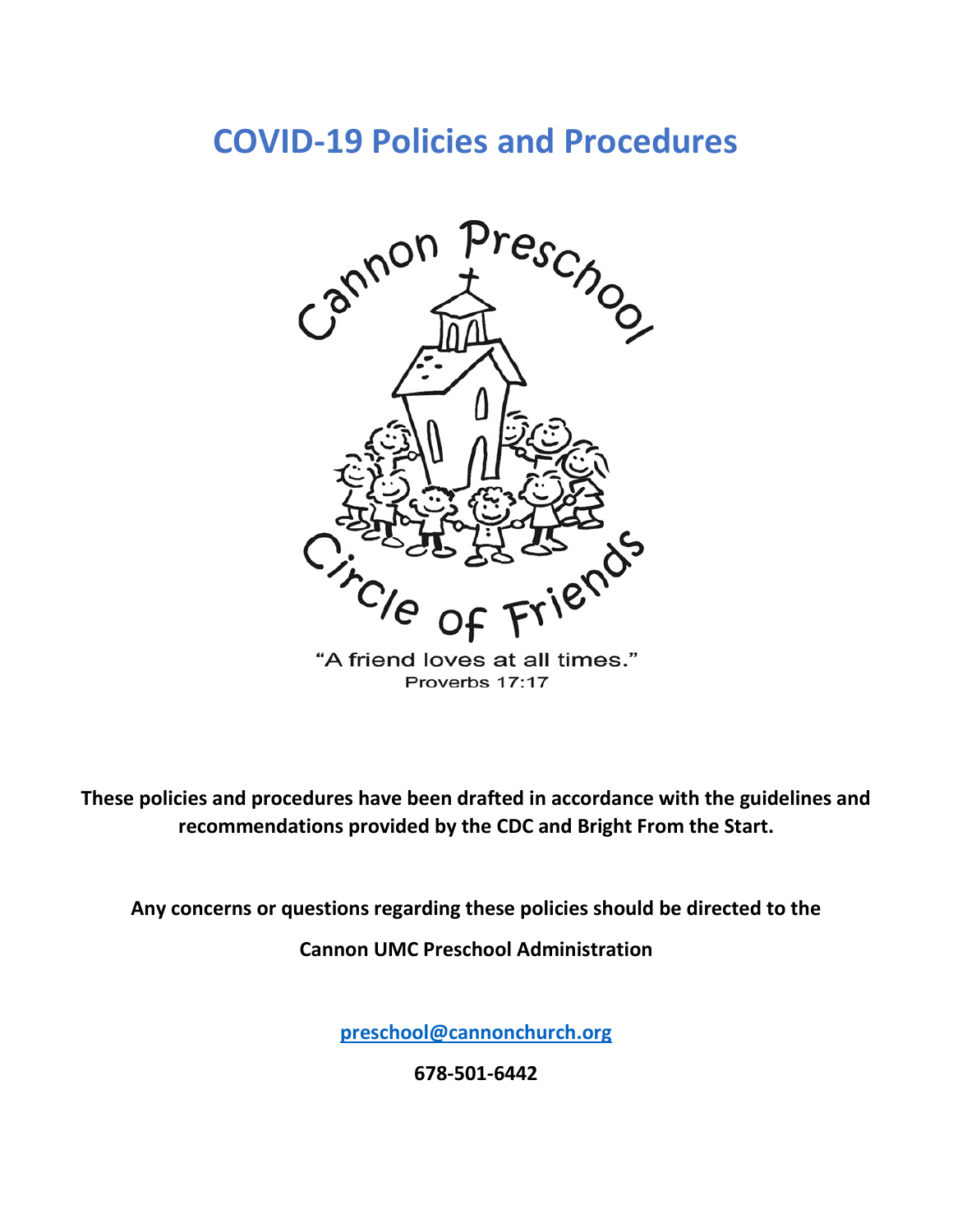# **Cannon Preschool will:**

 $\triangleright$  Restrict family/visitor access to the building.

Children will be dropped off each morning via carpool. (Toddlers will be walked in by a masked adult.) If you arrive after carpool, please park at the education "preschool" entrance and call the office, someone will come out to get your child.

If you arrive before 1:00 dismissal call the office 678-501-6442 and we will bring your child out to you. Please note that from 12:45-1:10 all staff will be at carpool.

### **Upon Arrival we will Screen children and staff by:**

➢ Asking caregiver about COVID exposure to child and family members.

 $\triangleright$  Making a visual inspection of the person for signs of infection such as flushed cheeks, fatigue, or extreme fussiness.

➢Health checks will be repeated periodically throughout the day for staff and children to check for new symptoms developing-as needed.

 $\blacktriangleright$  Hand sanitizer before proceeding to the classroom.

### **In the Classrooms we will:**

 $\geq$  Only allow children and staff who are required for daily operations and ratio inside the building and classrooms.

 $\triangleright$  Maintain no more than 16 persons, including children and staff members, within one contained classroom

➢ *If possible*, classrooms should include the same children in the group each day and the same teachers.

 $\triangleright$  Keep each group of children in a separate room.

 $\triangleright$  Limit the mixing of children by staggering playground times and keeping groups separate as much as possible.

 $\triangleright$  As much as feasible (inside), all staff members and children (3's & 4's) will wear protective face masks.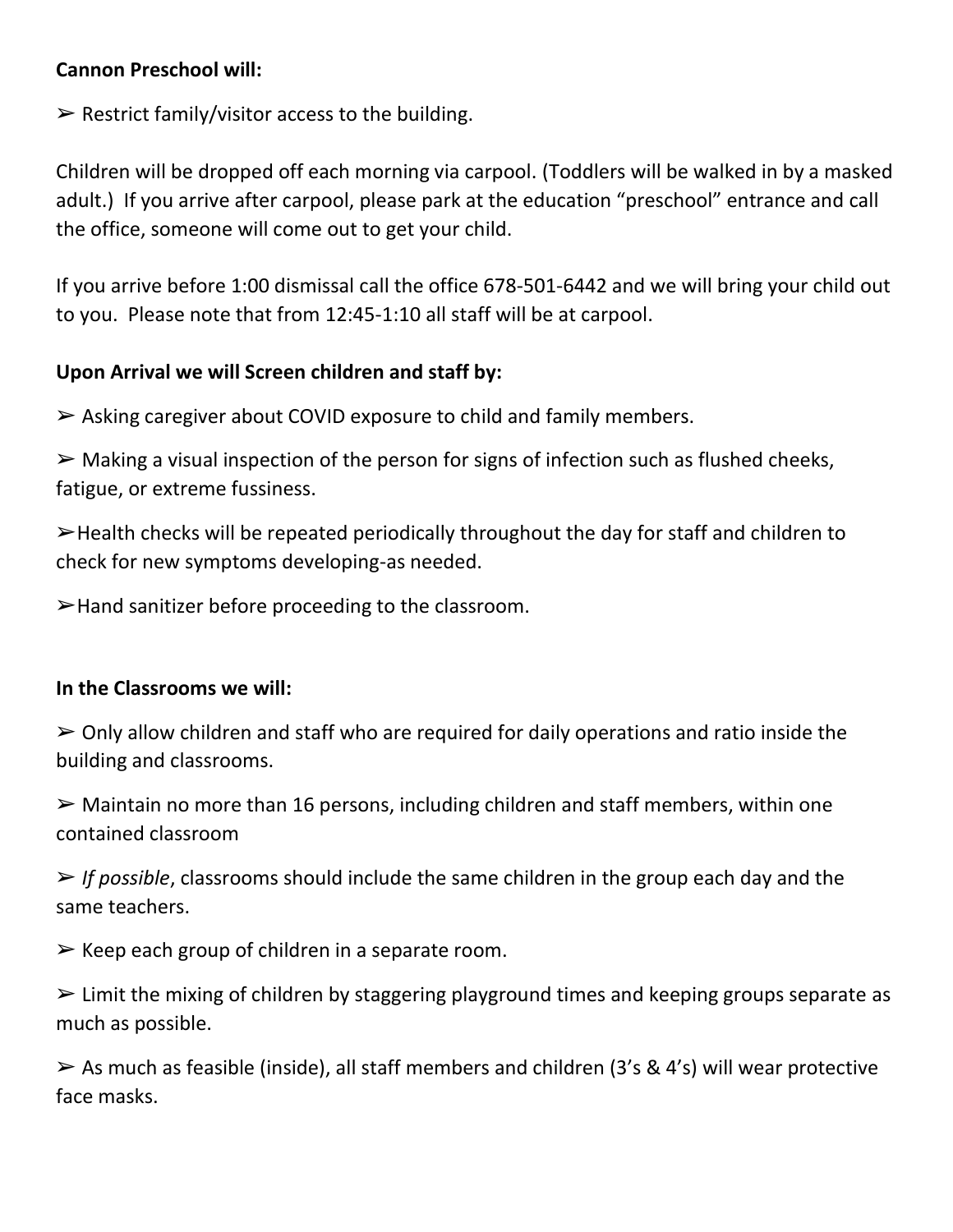$\triangleright$  We will not require masks when they are outside. But they will still be required to play as safely as possible-not in each other's faces. Socially distant when possible.

➢Routinely clean, sanitize, and disinfect surfaces and objects that are frequently touched, being conscience of items that might not ordinarily be cleaned daily such as doorknobs, light switches, countertops, chairs, cubbies, and playground structures.

 $\triangleright$  Clean and sanitize all toys at the end of the day.

# Handwashing

 $\triangleright$  Follow proper hand hygiene guidance for adults and children such as washing hands frequently with soap and water for at least 20 seconds (about as long as it takes to sing "Happy Birthday" twice). *This will be done upon arrival.*

In addition to usual handwashing, make sure to wash hands:

- before and after eating meals and snacks
- after blowing noses, coughing, or sneezing or when in contact with body fluids
- after toileting
- when coming in from outside
- $\triangleright$  Avoid touching eyes, nose, and mouth.

 $\triangleright$  Cover coughs and sneezes with a tissue or elbow.

➢ Hand sanitizing products with 60 percent alcohol may be used in lieu of handwashing when outdoors if hands are washed upon returning indoors.

Hand sanitizer must be stored out of reach of children when not in use. Cannot be used for eating, preparing, or serving food.

# **Children or staff who develop symptoms during the day**

➢ If a child or staff member develops any symptoms of COVID-19, they will be removed from the class and sent home as soon as possible.

➢ While waiting for a sick child to be picked up, caregivers should stay with the child in a room isolated from others. If the child has symptoms of COVID-19, the caregiver should remain as far away as safely possible from the child (preferably, 6 feet) while maintaining visual supervision. Follow CDC Guidance for wearing cloth face covering.